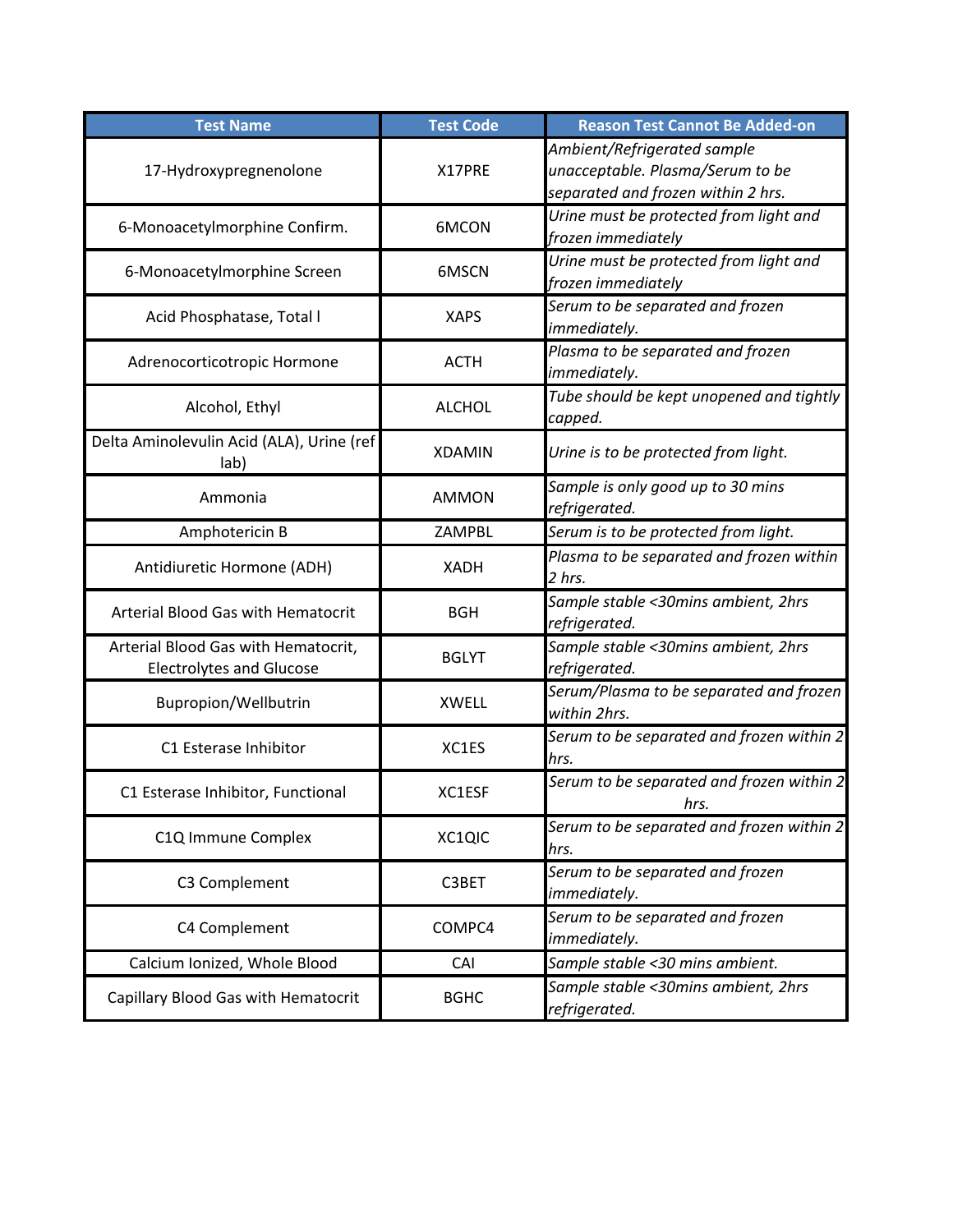| Capillary Blood Gas with Hematocrit,<br><b>Electrolytes and Glucose</b> | <b>BGLYTC</b>      | Sample stable <30mins ambient, 2hrs<br>refrigerated.                                                                                                                 |
|-------------------------------------------------------------------------|--------------------|----------------------------------------------------------------------------------------------------------------------------------------------------------------------|
|                                                                         |                    |                                                                                                                                                                      |
| Carboxyhemoglobin, Quantitative                                         | <b>COHGB</b>       | Specimen must be analyzed within 30<br>minutes of collection time or within 4<br>hours if placed on ice.                                                             |
| Catecholamine Fractionated, Plasma                                      | <b>XCATPL</b>      | Plasma to be separated and frozen within<br>1 <sub>hr.</sub>                                                                                                         |
| Complement C2                                                           | XC <sub>2</sub> CO | Serum to be separated and frozen within 2<br>hrs.                                                                                                                    |
| Complement, Total                                                       | <b>CH50</b>        | Serum to be separated and frozen<br>immediately.                                                                                                                     |
| Cryoglobulin, Qualitative                                               | CRYOQU             | Sample to be incubated at 37C<br>immediately. Cannot be refrigerated.                                                                                                |
| Cryoglobulin, Quantitative                                              | <b>ZCRYQT</b>      | Sample to be kept at 37C at all times.<br>Cannot be refrigerated.                                                                                                    |
| Folate, RBC (Erythrocytes)                                              | <b>XFOLAT</b>      | Sample must be protected from light.                                                                                                                                 |
| <b>Free Fatty Acids</b>                                                 | <b>XFFA</b>        | Serum/Plasma to be separated and frozen<br>immediately                                                                                                               |
| Glucagon                                                                | <b>XGLUCA</b>      | Requires protease inhibitor tube.                                                                                                                                    |
| <b>Gonadotropin Releasing Hormone</b>                                   | <b>ZGNRH</b>       | Serum/Plasma to be separated and frozen<br><i>immediately</i>                                                                                                        |
| Indinavir                                                               | <b>XIND</b>        | Serum to be separated and frozen<br>immediately.                                                                                                                     |
| Interleukin 2 Receptor                                                  | XIL2RE             | Plasma/serum to be separated and frozen<br>within 30 mins.                                                                                                           |
| Interleukin 6                                                           | XIL <sub>6</sub>   | Plasma/serum to be separated and frozen<br>within 30 mins.                                                                                                           |
|                                                                         |                    | Serum to be separated and frozen<br>immediately.                                                                                                                     |
| Ketoconazole                                                            | <b>ZKETO</b>       | Plasma/serum to be separated and frozen<br>within 30 mins. Serum to be separated<br>and frozen immediately. Plasma should be<br>separated from cells within 15 mins. |
| Lactic Acid, Plasma                                                     | <b>LACTAT</b>      | Plasma/serum to be separated and frozen<br>within 30 mins.                                                                                                           |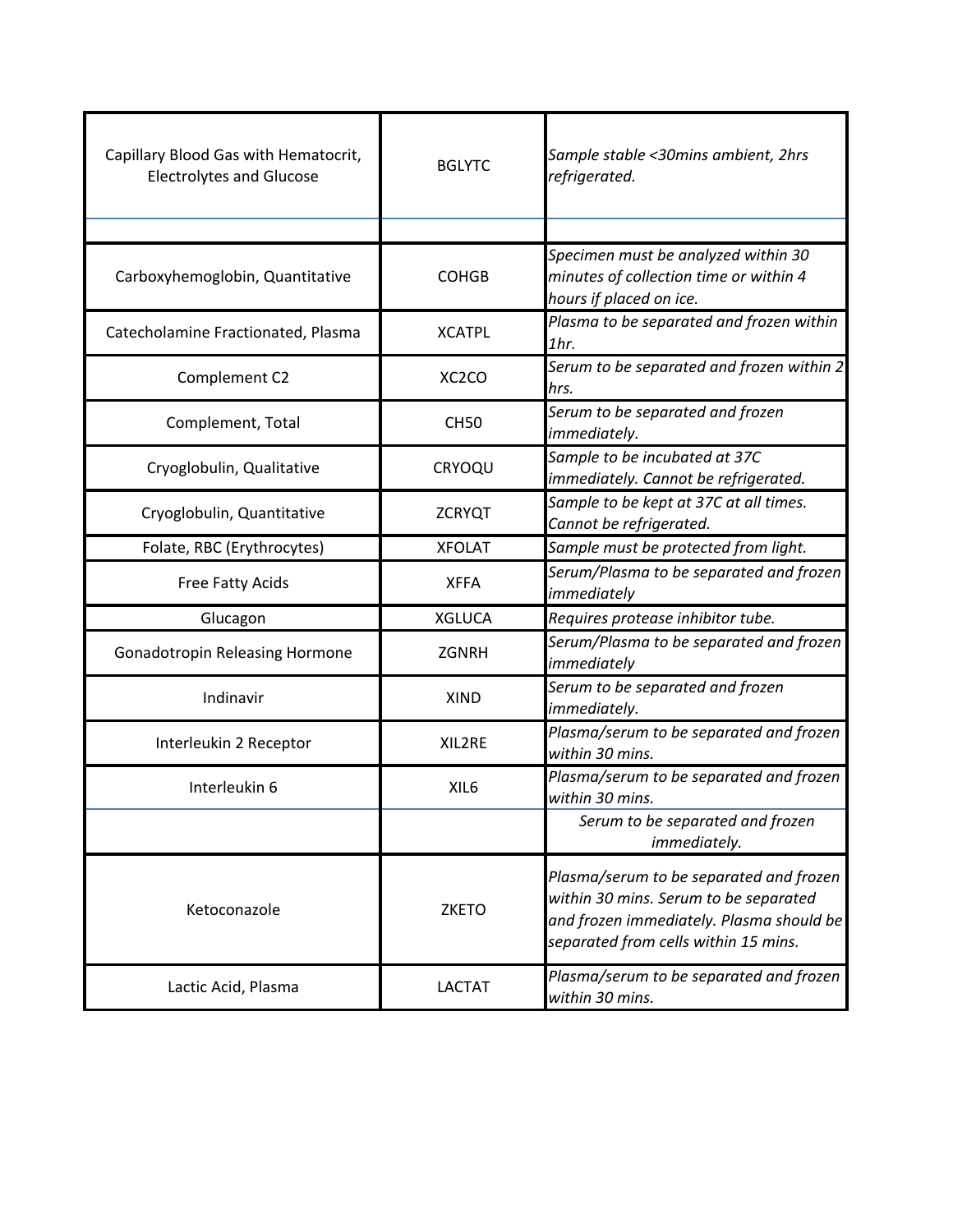| Liposomal Enzyme Panel                                               | <b>ZLYSO</b>  | Serum to be separated and frozen<br>immediately. Plasma should be separated<br>from cells within 15 mins. Whole blood<br>required. Sample must remain at ambient<br>temperature and not be refrigerated. |
|----------------------------------------------------------------------|---------------|----------------------------------------------------------------------------------------------------------------------------------------------------------------------------------------------------------|
| Melanin, Urine                                                       | <b>XMELAN</b> | Urine to be protected from light.                                                                                                                                                                        |
| Methemoglobin                                                        | <b>METHGB</b> | Tube is not be opened prior to analysis.<br>Sample stable <30mins ambient, 2hrs<br>refrigerated.                                                                                                         |
| Mucopolysaccharides                                                  | ZMUCO         | Urine to be frozen immediately.                                                                                                                                                                          |
| Orotic Acid                                                          | <b>ZOROT</b>  | Urine to be frozen immediately.                                                                                                                                                                          |
| Osmolality, Fecal                                                    | <b>XOSMOF</b> | Stool to be frozen immediately.                                                                                                                                                                          |
| Pancreatic Polypeptide                                               | <b>ZPANCR</b> | Plasma to be separated and frozen<br>immediately.                                                                                                                                                        |
| Phenylalanine                                                        | PHENAL        | Plasma to be separate and frozen<br>immediately.                                                                                                                                                         |
| Porphyrins, Feces                                                    | <b>XPORF</b>  | Stool to be frozen immediately.                                                                                                                                                                          |
| Pregnenolone                                                         | <b>XPREG</b>  | Serum/plasma to be separated and frozen<br>within 2 hrs.                                                                                                                                                 |
| Pyruvate                                                             | <b>PYURVT</b> | Requires special tube from special<br>chemistry.                                                                                                                                                         |
| Renin                                                                | <b>RENIN</b>  | Plasma to be separated and frozen<br>immediately.                                                                                                                                                        |
| Trypsin                                                              | <b>XTRYP</b>  | Stool to be frozen immediately.                                                                                                                                                                          |
| Tumor Necrosis Factor - Alpha                                        | <b>XTNF</b>   | Plasma to be separated and frozen within<br>2 hrs.                                                                                                                                                       |
| Tyrosine                                                             | <b>TYRO</b>   | Plasma to be separated and frozen<br>immediately.                                                                                                                                                        |
| <b>Venous Blood Gas with Hematocrit</b>                              | <b>BGHV</b>   | Sample stable < 30mins ambient, 2hrs<br>refrigerated.                                                                                                                                                    |
| Venous Blood Gas with Hematocrit,<br><b>Electrolytes and Glucose</b> | <b>BGLYTV</b> | Sample stable <30mins ambient, 2hrs<br>refrigerated.                                                                                                                                                     |
| Vitamin A                                                            | <b>XVITA</b>  | Sample must be protected from light.                                                                                                                                                                     |
| Vitamin B1 (Thiamine), Plasma                                        | XVITB1        | Sample must be protected from light.                                                                                                                                                                     |
| Vitamin B1 (Thiamine), Whole Blood                                   | <b>XTHIAM</b> | Sample must be protected from light.                                                                                                                                                                     |
| Vitamin B12 Binding Capacity                                         | XB12BN        | Sample must be protected from light.                                                                                                                                                                     |
| Vitamin B12 (Riboflavin)                                             | ZVITB2        | Sample must be protected from light.                                                                                                                                                                     |
| Vitamin B6                                                           | XVITB6        | Sample must be protected from light.                                                                                                                                                                     |
| Vitamin C                                                            | ZVITC         | Sample must be protected from light.                                                                                                                                                                     |
| Vitamin E                                                            | <b>XVITE</b>  | Sample must be protected from light.                                                                                                                                                                     |
| Vitamin K                                                            | <b>XVITK</b>  | Sample must be protected from light.                                                                                                                                                                     |
| Volatiles                                                            | <b>VOLGLC</b> | Tube must remain unopened prior to<br>analysis.                                                                                                                                                          |